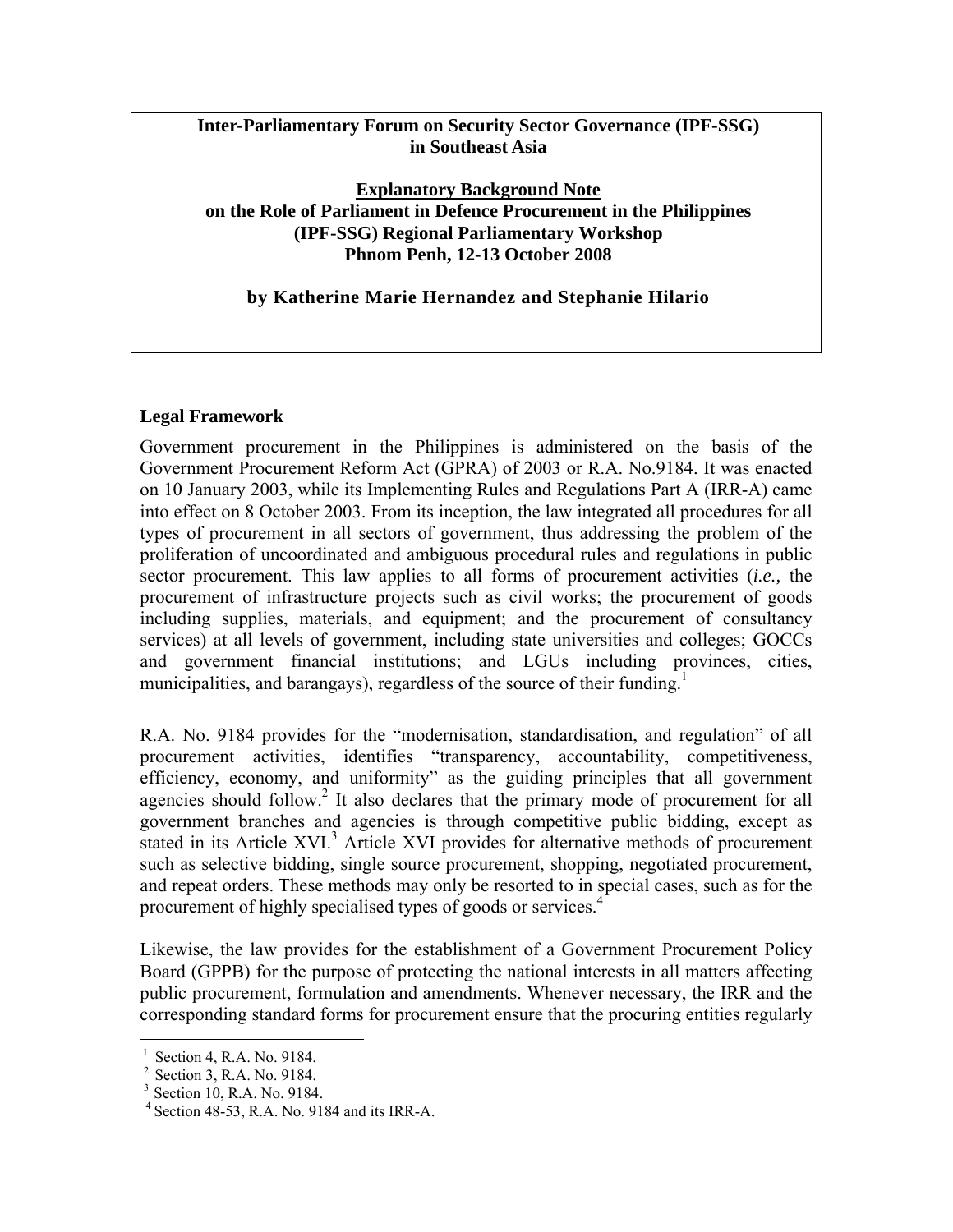conduct procurement training programmes and prepare procurement operations manuals for all offices and government agencies<sup>5</sup>; conduct an annual review of the effectiveness of R.A. No. 9184 and recommend amendments thereto;<sup>6</sup> and essentially ensure that all agencies and branches uniformly abide with the stipulations of R.A. No. 9184.

## **Defence Procurement in the Philippines**

Being a branch of the Philippine Government, the DND, which has jurisdiction over the state's entire Armed Forces, adheres to this law in conducting its procurement activities. The overall Head of the Procurement Entity (HOPE) for the DND is the Secretary. The SND is the final approving authority in terms of awarding contracts for amounts of P50,000,000 as recommended by the DND Bids and Awards Committee (DNDBAC). However, for the purpose of streamlining the process, the AFP Chief of Staff (CSAFP) was also given the authority to award contracts involving sums of less than  $250,000,000$ . Similarly, the CSAFP bases his or her decision on the recommendation of an AFP counterpart Bids and Awards Committee called the Single AFPBAC. The establishment of a Single BAC for each procuring entity is mandated by R.A. No. 9184.<sup>7</sup> Alternatively, in order to expedite the process, Section 11 of this law also allows an additional—but limited—number of separate BACs to be formed, should it be deemed appropriate by the HOPE. This only applies to special cases where the number and complexity of items to be procured warrants the creation of extra BACs.

Prior to publishing IRR-A of R.A. No. 9184 in 2003, the AFP had 119 BACs. However, having too many BACs within the AFP created problems, particularly in regard to monitoring and auditing. As a result the AFP decided to combine all of the 119 BACs into a single AFPBAC in 2004.<sup>8</sup> The creation of a single AFPBAC simplified AFP procurement significantly. However, the handling of all the procurement requirements of the entire AFP proved to be too much for a single BAC. Thus, in 2006, the multi-BAC system for the AFP was adapted. The functions of the previous Single AFPBAC were devolved into two bodies. Firstly, the GHQBAC1<sup>9</sup>, which was assigned the handling of projects costing between  $\text{\textsterling}50,000,000$  and  $\text{\textsterling}25,000,000$ ; and the secondly, the GHQBAC2 which handles projects costing less than P25,000,000. Meanwhile, the Philippine Army (PA), Philippine Air Force (PAF), and the Philippine Navy (PN) were given the authority by the CSAFP to establish their respective BACs.<sup>10</sup> These BACs are called PABAC, PAFBAC, and PNBAC and each of them handles procurement projects for their respective service commands that are worth up to  $225,000,000$ .

 $\overline{a}$ 

<sup>5</sup> In June 2006, the GPPB, through its Technical Support Office, published a series of Generic Procurement Manuals in four volumes. (Volume 1: Guidelines on the Establishment of Procurement Systems and Organizations; Volume 2: Manual of Procedures for the Procurement of Goods and Services; Volume 3: Manual of Procedures for the Procurement of Infrastructure Projects; and, Volume 4: Manual of Procedures for the Procurement of Consultancy Services).

Section 63, R.A. No. 9184 and Section 63.1 of its IRR-A.

<sup>7</sup> Article V, Section 11.

<sup>8</sup> The Single AFPBAC was organised pursuant to Executive Order No. 235 dated 11 September 2003.

<sup>9</sup> Executive Order No. 235 (11 September 2003).

<sup>10</sup> Department Order No. 12 dated 5 April 2006 is also known as the Creation of the Bids and Awards Committees and the Procurement Service in the Armed Forces of the Philippines (AFP).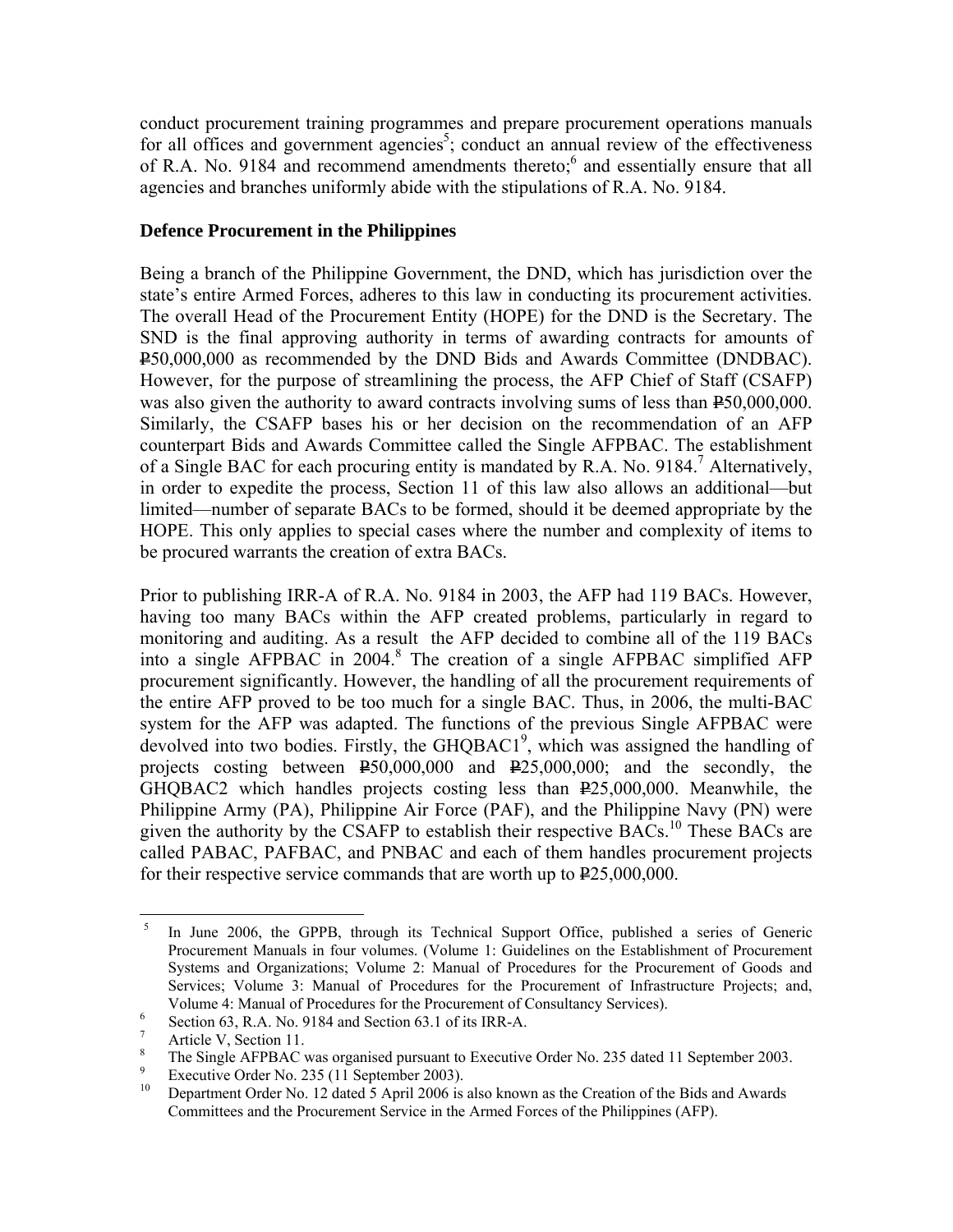Regardless of the number of procurement projects that they are authorised to take charge of, all of the BACs of the DND have the following functions: to advertise and/or post the invitation to bid; to conduct pre-procurement and pre-bid conferences; to determine the eligibility and technical capacity of prospective bidders; to receive and evaluate bids; to undertake post-qualification proceedings and determine the lowest calculated bidders; to resolve motions for reconsiderations; to recommend to the head of the procuring entity or his duly authorised representative that contracts be awarded; to recommend that sanctions be imposed in accordance with Rule XXIII of the IRR- $A$ ;<sup>11</sup> and in certain specific cases, to recommend to the head of the procuring entity the use of alternative methods of procurement as provided under Article XVI of R.A. No. 9184.12 Note that each BAC has its own secretariat which assists the BACs in performing these functions.

The defence procurement process usually starts with the formulation of an Annual Procurement Plan (APP), which depends on the annual budget allocated for the DND. The procurement plan, which is a consolidation of all the APPs of the GHQ, PAF, PN, PA and other service commands, is drafted by the AFP and submitted to the Secretary of National Defense for approval. After the Secretary's approval, the APP is forwarded to the Procurement System of the Department of Budget (PS-DBM), which checks that the APP is consistent with the allocated budget of the DND. The approved APP will serve as the AFP's basis for determining what and how many goods and/or services the organisation will procure in a given year.

During a fiscal year, the DND follows a schedule of procurement activities. For each procurement activity, a Project Procurement Management Plan (PPMP), which is a part of the APP, is followed to determine the dates of pre-bidding and bidding conferences, the mode of procurement to be undertaken, and other pertinent information relating to the goods or services to be procured. Each bidding process begins with the issuance of a procurement directive or request for procurement from any AFP unit that requires one. Following this, the BAC announces the upcoming bidding process through the publication of the Invitation to Bid (ITB) in major newspapers, by posting the information on the Government Electronic Procurement System (G-EPS) website as well as the procuring entity's website and office bulletin boards. After the ITB has been advertised, the BAC secretariats prepare the bidding documents for prospective bidders who have declared their intention to participate in the process.

Approximately fifteen days after the invitations to bid have been posted and the acquisition of the relevant bidding documents, a pre-bid conference for each procurement project is held by the BAC to give the proponents the opportunity to pose their questions as well as to clarify any particular aspects of the project. Once all queries have been settled, the deadline for the submission and opening of bids is then be announced. This is usually twelve days after the pre-bid conference. Most of the bidding conducted by the

 $11$ 11 Rule XXIII deals with administrative sanctions. Section 69 provides for imposition of administrative penalties; Section 70 covers preventive suspension; and Section 71 deals with the lifting of suspension and the removal of administrative sanctions.<br><sup>12</sup> Sections 12.1-12.2. of IRR-A.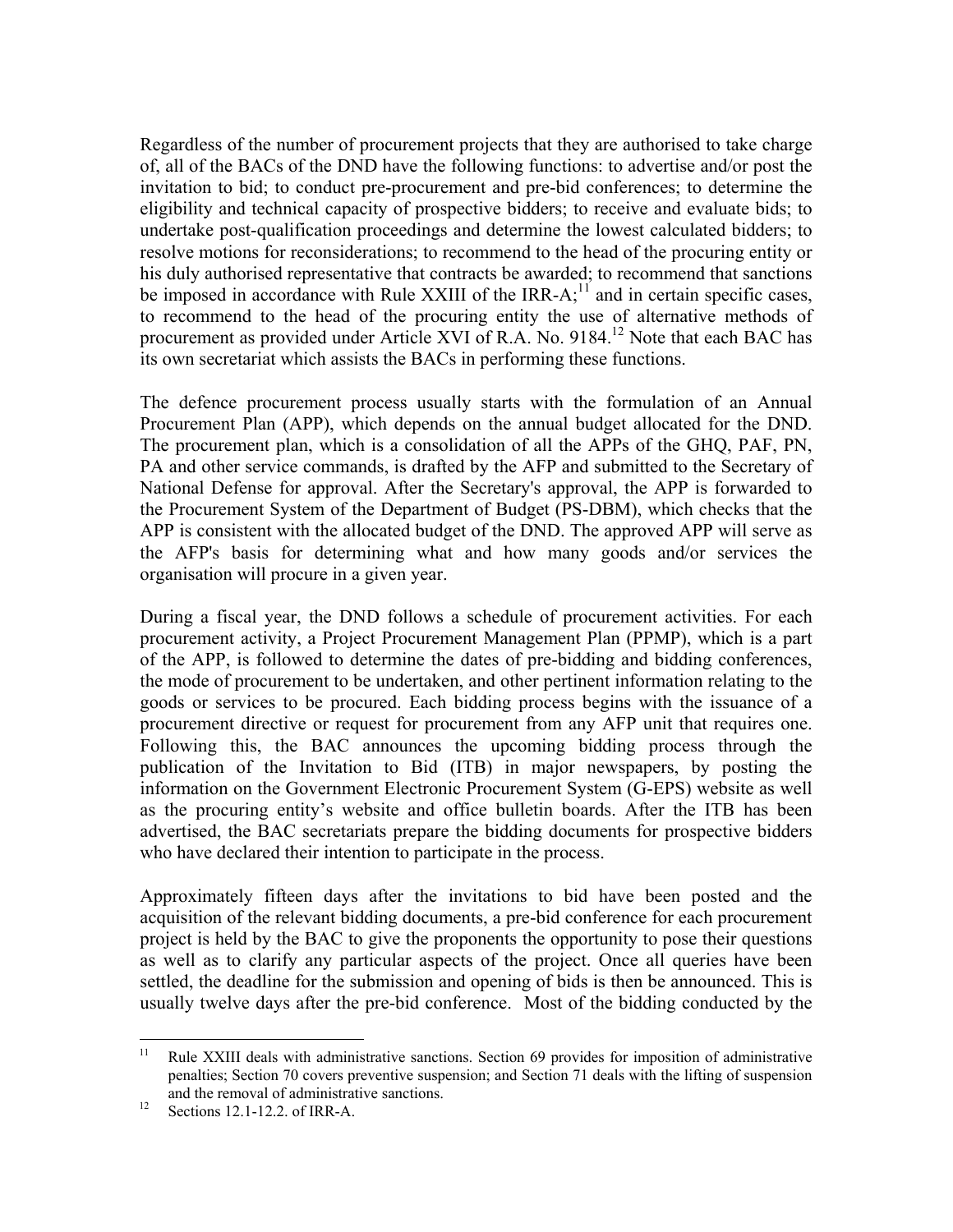BACs of the DND consists of three stages. The first stage is the examination of the participating bidders' eligibility documents. The second stage determines their technical capacity, while the third and last stage determines their financial capacity. In conducting their examination, all AFP BACs follow the non-discretionary "pass/fail" criteria in determining which of participating bidders should move on from one stage to the next. Only bidders who pass the eligibility and technical requirements are allowed to submit their bid tenders or prices during the third stage. It is important to note that bid prices should not exceed the specified approved budget for the contract (ABC). Any bids for amounts exceeding the ABC are automatically disqualified. Once the BAC has received all of the bids, its BAC declares which bidder is the "Lowest Calculated Bidder" or "Highest Rated Bidder" (in the case of procurement for consulting services). Being declared the "Highest Rated Bidder" does not, however, ensure that said bidder has won the contract. The bidder will still have to undergo post-qualification checks during which their documents are verified and their actual technical capacity to undertake the project is assessed. If found to be technically adequate and compliant in all aspects as specified in the bidding documents, the proponent will then be declared to be the "Lowest Calculated and *Responsive* Bidder" or "Highest Rated *Responsive* Bidder". Fifteen days thereafter, the head of the procuring entity will award the contract to the winning bidder. A Notice to Proceed is then issued to the bidder some seven days after receiving the approval, thereby signalling the beginning of the implementation of the project.

#### **Defence Procurement: Issues and Challenges**

 $\overline{a}$ 

Despite the existence of a procurement law, defence procurement in the Philippines faces a number of problems arising from a lengthy procedure, the monopolisation of public biddings by a number of bidders, combined with an inadequate or complete lack of procurement knowledge, and corruption. Irregularities such as conversion, rigged bidding, and purchase order splitting have sadly become a feature of defence procurement.

Technically, R.A. No. 9184 requires that the procurement process from the opening of bids to the awarding of a contract<sup>13</sup> should not exceed three months. Procurement in the DND, however, often exceeds this period due to the occurrence of failed biddings and subsequent holding of re-biddings. The frequency of failed biddings is just one of the many challenges facing defence procurement in the Philippines. The procurement process is, by its very nature, very tedious and time-consuming. It is prone to human errors, such as the issuance of ambiguously stated bidding instructions that is constant source of confusion among participating AFP bidders. Many of the biddings fail because the bidding instructions are misinterpreted. There have been several instances when AFP bidders were disqualified and deemed non-compliant because they misinterpreted some of the details indicated in the bidding documents. BACs members on the other hand, have

<sup>&</sup>lt;sup>13</sup>This stage of the procurement process involves the submission and opening of bids, evaluation/determination of the Lowest Calculated bid/Highest Rated Bid (and negotiation with Highest Rated Bid), post-qualification and Determination of Lowest Calculated Bid. Highest Rated Bid, Approval or Resolution of Award/Notice of Award, Contract Preparation and Signing, and Approval of Contract (includes issuance of Notice to Proceed).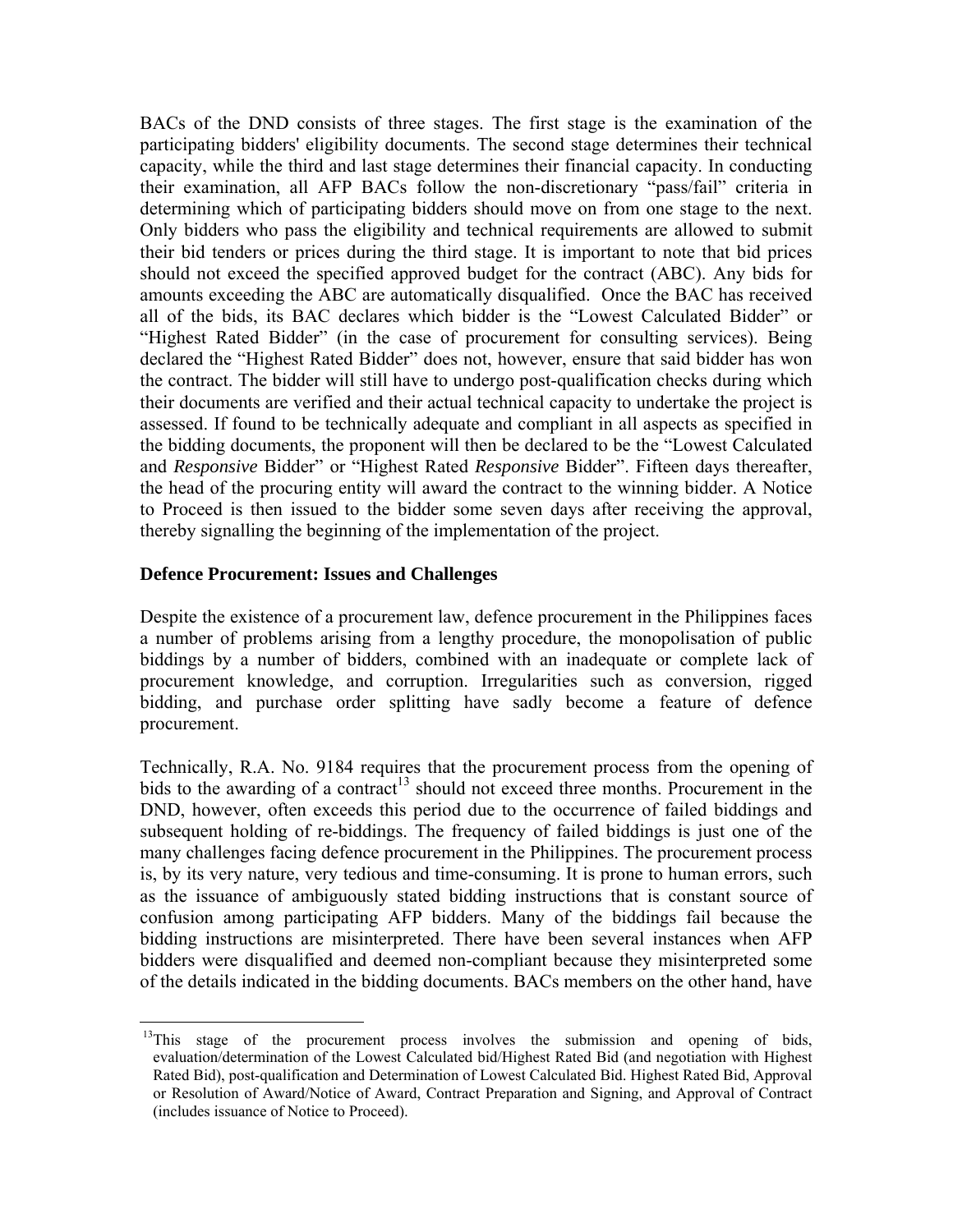no choice but to fail these bidders since the BAC is constrained by law to be nondiscretionary in its rulings.

The frequency of single bidders monopolising AFP biddings is another noted problem. Ideally, public biddings should be "competitive", ensuring that the government is not disadvantaged in some way and the taxpayers' money is spent wisely. In practice however, very few bidders actually turn up to participate in AFP biddings. It is always the same set of bidders who participate in the biddings held by the AFP. A sense of familiarity between the AFP procuring entities and the bidders therefore develops, leading some bidders to try to "sweet talk" or "convince" BAC members to bend or at least "soften" the rules in some cases.

The problem with the lack of knowledge about the procurement process similarly complicates the defence bidding procedures. There is a shortage of procurement specialists in the AFP. Faced with issues that are not specifically provided for in the R.A. No. 9184 or defined in its IRR-A, the AFP BAC members tend to become uncertain and indecisive. Such indecisiveness often leads to executive sessions held by BAC members to resolve issues, further lengthening the already time-consuming bidding procedure. The members of the Technical Working Groups (TWGs), who recommend to the BACs (*i.e.*  which bidders pass or fail) were likewise observed to be unfamiliar with the rules on bidding.

A bigger problem than the previously discussed procedural issues faced by defence procurement is the issue of corruption. The Feliciano Commission, which investigated the failed July 2003 Oakwood mutiny led by disgruntled junior officers identified, among others, the following defence procurement practices as being contributory factors to military corruption, namely: conversion, rigged bidding, and purchase order splitting.<sup>14</sup> Conversion is the practice of transforming allocated funds into cash through collusion among suppliers, AFP unit officers, and government auditing officials. Through this practice, AFP officers are able to circumvent the lengthy bidding procedure and obtain what is required by their units in a much shorter period of time. The converted cash is often used to buy supplies that are not programmed in their budgets, but are necessary to fulfil their mission.

Rigged bidding on the other hand, occurs when AFP officers and suppliers collude to "fix" bidding results. The bidding process is manipulated by identifying favoured suppliers or contractors beforehand and awarding the contract to them. The bidding process is only conducted for show since the contract will have been awarded to the favoured bidder before the actual process has even started.

Lastly, purchase order splitting is the practice of breaking down the purchase of goods into several purchase orders with the aim of reducing or decreasing the costs, and giving the unit commander signing authority. Thus, this does away with the requirement of securing approval from a higher authority. The problem with this practice, however, is

 $14$ The Feliciano Commission Report dated 17 October 2003.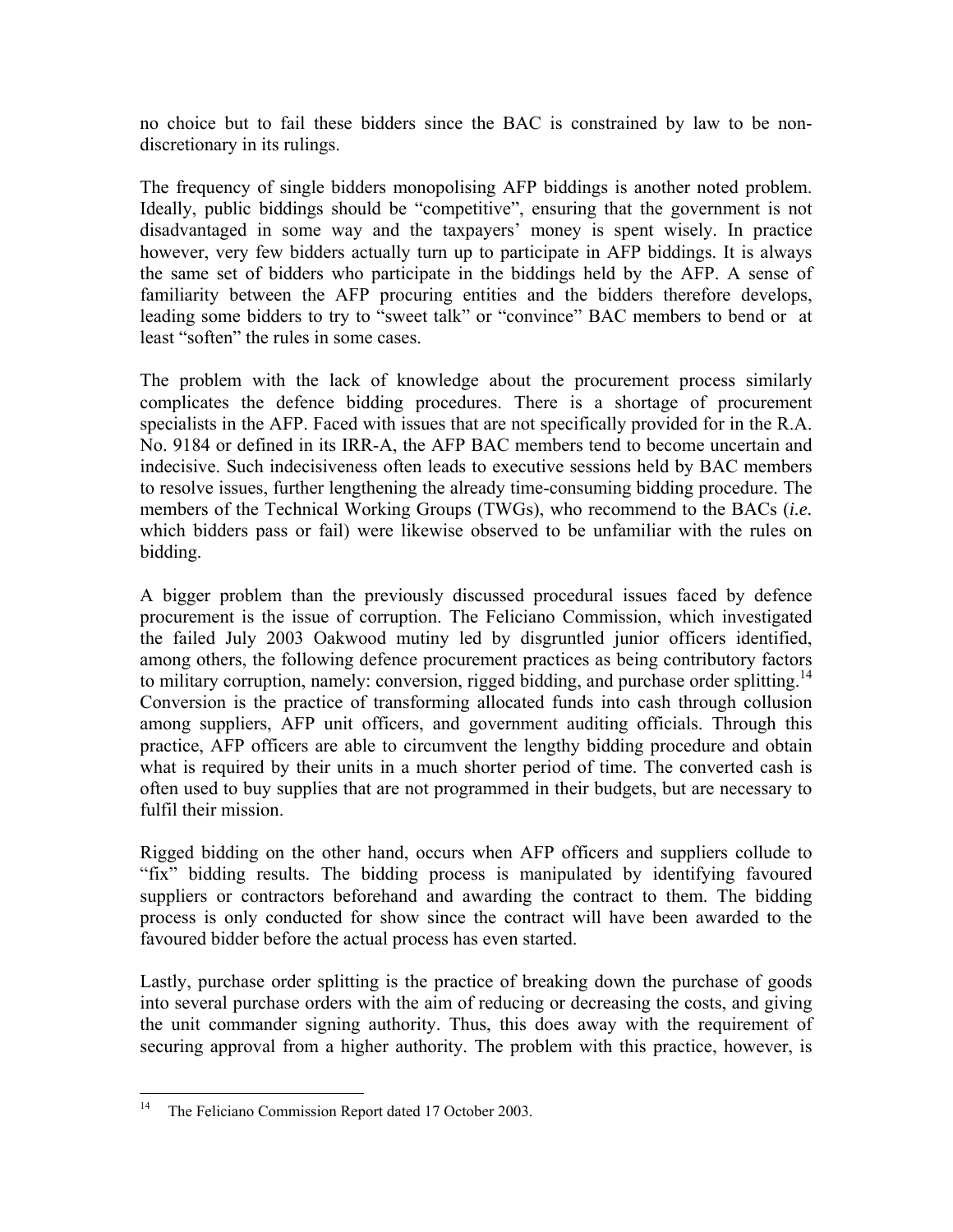that it is being used to undertake illegal purchases and serves as a smokescreen for illegitimate bidding practices, such as rigged biddings and "ghost" deliveries.

Problems encountered in the inspection stage of the procurement process consist of irregularities such as ghost delivery, under-delivery, or the delivery of inferior quality goods. As regards infrastructure projects, irregularities include the use of sub-standard materials or low quality labour, or reporting unfinished projects as completed projects. At the acceptance stage of the procurement,<sup>15</sup> the irregularities take the form of outright bribery of senior officers, usually in connivance with the procurement inspectors.

# **Defence Procurement Oversight**

Article V, Sections 11 and 12 of R.A. No.9184 provide for the composition and functions of the BAC. To enhance the transparency of the procurement process, Section 13 provides that in all stages of the procurement process, the BAC shall invite, in addition to the representative of the Commission on Audit  $(COA)^{16}$ , at least two observers to sit in on its proceedings. One of the observers must be from a duly recognised private group in a sector or discipline relevant to the procurement at hand;<sup>17</sup> and the other representative from a non-governmental organisation (NGO). Both observers are required not to have any direct or indirect interest in the contract to be bid out. Furthermore the observers are to be duly registered with the Securities and Exchange Commission (SEC).<sup>18</sup>

Section 13.4 of IRR-A provides for the responsibilities of BAC observers, which include: firstly, to prepare a report either jointly or separately indicating their observations of the bidding activity conducted by the BAC. This report is to be submitted to the HOPE. The report is designed to assess the extent of the compliance with the provisions of IRR-A and their shortcomings. Secondly, to sign the abstract of bids<sup>19</sup> if the bidding activity was conducted in accordance with the law; and thirdly, to sign the post-qualification summary

<sup>15</sup> This is the stage when the procuring entity has to certify that the goods delivered or the completed infrastructure project is in accordance with the contract specifications.<br><sup>16</sup> In the case of *COA v. RTC National Capital Judicial Region et. al., G.R. No. 85285, 28 July 1989, the* 

Supreme Court held that the role of the COA representative is to serve as a witness to ensure documentary integrity, *i.e.,* by ensuring that every document is properly identified and/or marked and that the records of the bidding are securely kept. The COA in its Opinion No. 322 (1982) stated that

the absence of the COA auditor in a bid opening does not invalidate the award contract.<br>Section 13.1 of the IRR-A provides the following example. For infrastructure projects, such a representative can come from the National Constructors Associations duly recognised by the Construction Industry Authority of the Philippines (CIAP) – *i.e.,* Philippine Construction Association, Inc.—and the Philippine Institute of Civil Engineers (PICE). For goods, a specific relevant chambermember of the Philippine Chamber of Commerce and Industry (PCCI) and for consulting services, a project-related professional organisation accredited or duly recognised by the Professional Regulation Commission (PRC) or the Supreme Court of the Philippines, and the Philippine Confederation of

Filipino Consulting Organizations (COFILCO).<br><sup>18</sup> Section 13.2 of the IRR-A requires that such observers from organisations registered with the SEC must have knowledge, experience or expertise in procurement or in the subject matter of the contract to be bid out; must not have any direct or indirect interest in the contract to be bid out; and other criteria that

may be determined by the BAC.<br>An abstract of bids is a summary of the bidding results, which shows the participating bidders and their corresponding bids.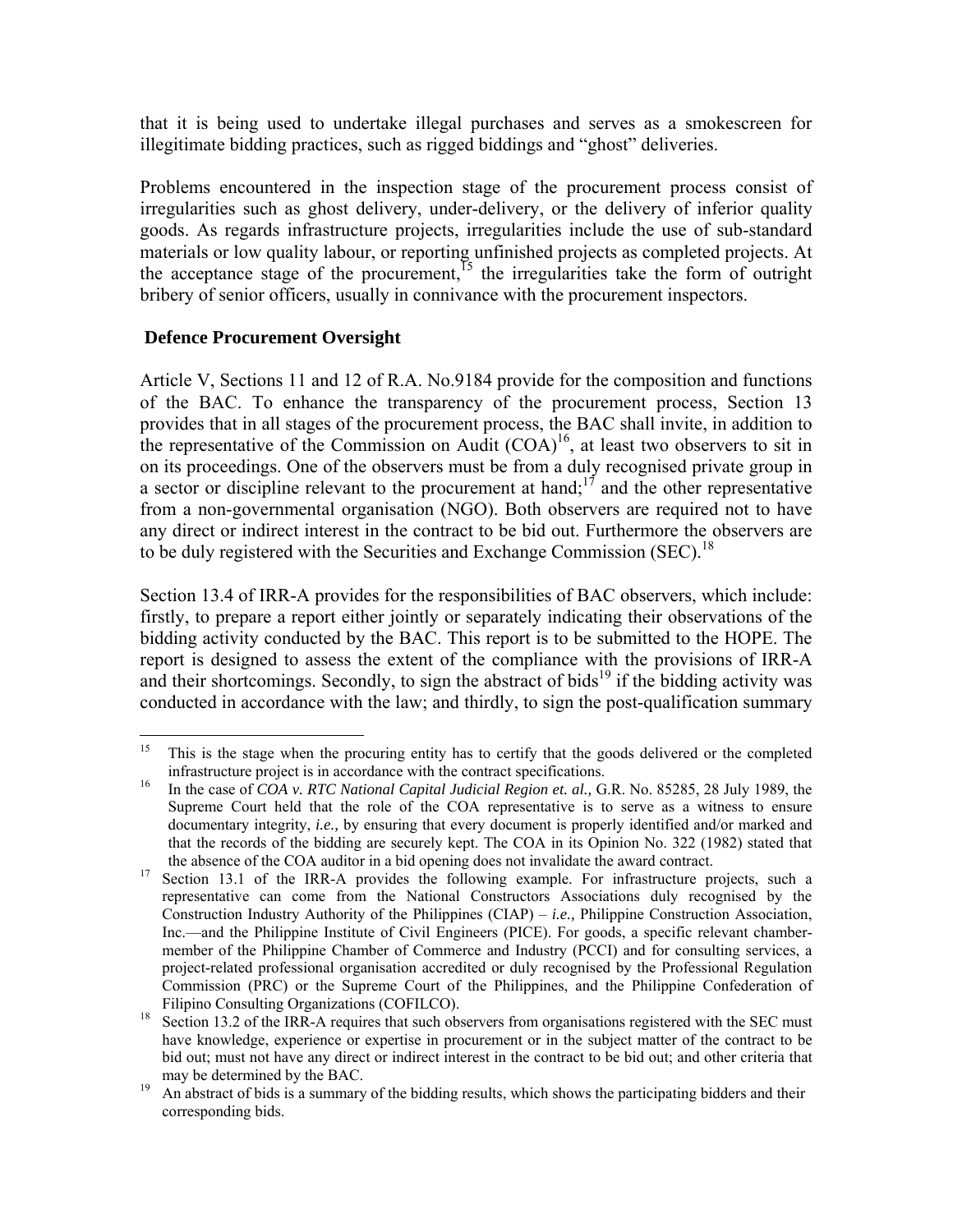report if, whilst acting as independent observers, they find that the BAC followed the proper procedures in accordance with IRR-A and if the observer is amenable to the results of the post-qualification.

An offshoot of the Feliciano Commission investigation and report is the creation of an office under the Office of the President of the Philippines known as the Office of the Presidential Adviser to Implement the Feliciano Commission Recommendations (OPAIFCR). This office is mandated to monitor the implementation of the various reforms in the AFP. One of the tasks of the office is to monitor how the DND and the AFP are implementing the reforms, including the prosecution of cases both in the Regional Trial Court and the General Court Martial. Its task includes monitoring the defence procurement. However, in February 2007, the Head of the OPAIFCR resigned after President Gloria Macapagal-Arroyo appointed a retired military/police officer as SND, contrary to one of the principal recommendations of the Feliciano Commission.<sup>20</sup> To date, the OPAIFCR exists only on paper.

Within the DND, the Office of the Under-Secretary for Internal Control (OUSIC), was created under E.O. No. 240 (on 24 September 2003), and is mandated to institutionalise reforms in the procurement and fund disbursement systems in the DND and  $AFP<sup>21</sup>$  In line with the government's programme of good governance, there is a need to streamline procedures for defence contracts for the expeditious implementation of defence projects and speedy response to security threats whilst at the same time promoting transparency, impartiality, and accountability in government transactions. Thus, as part of an effort to institutionalise and sustain the initiatives of the AFP in its procurement and fund disbursement systems, the OUSIC was created to rationalise the operational systems and reporting procedures within the DND.<sup>22</sup> However, even this office has not been filled when the official was transferred to the Presidential Anti-Graft Commission (PAGC), also an anti-corruption office but only for presidential appointees.

The role of parliament in defence procurement oversight is mostly in budget deliberations and approvals. At the beginning of the fiscal year, each department presents its annual budget for approval by both Houses of Congress. The Department of Budget and

<sup>20</sup> 20 The Feliciano Commission recommended the appointment of a "civilian" SND without strong military ties as a security sector reform (SSR) measure.<br><sup>21</sup> Section 1, E.O. No. 240.

<sup>&</sup>lt;sup>22</sup> Section 2 of E.O. No. 240 provides the duties and functions regarding institutional reforms in the procurement and fund disbursement system in the DND and AFP, which includes the following: (i) to recommend and implement improvements in the Procurement and Fund Disbursement Systems of the DND and AFP, and to ensure timely delivery of logistical requirements with the right quality and quantity; (ii) to ensure the efficiency of the Procurement and Fund Disbursement of the DND and AFP *vis-à-vis* the delivery of the respective mandate and functions of these institutions; (iii) to ensure and fund disbursement systems, to determine adherence to existing rules and regulations and their responsiveness to operational requirements; (iv) to coordinate with concerned government and nongovernment institutions the conduct of capacity-building activities and skills enhancement training in the areas of procurement and fund disbursement to concerned entities of the DND and AFP, to equip the latter with appropriate tools and techniques on the same; and (v) to facilitate the establishment of a single Bids and Awards Committee (BAC) in the DND and AFP procurement contracts over Pts50'000'000 such as centrally managed and peculiar items.